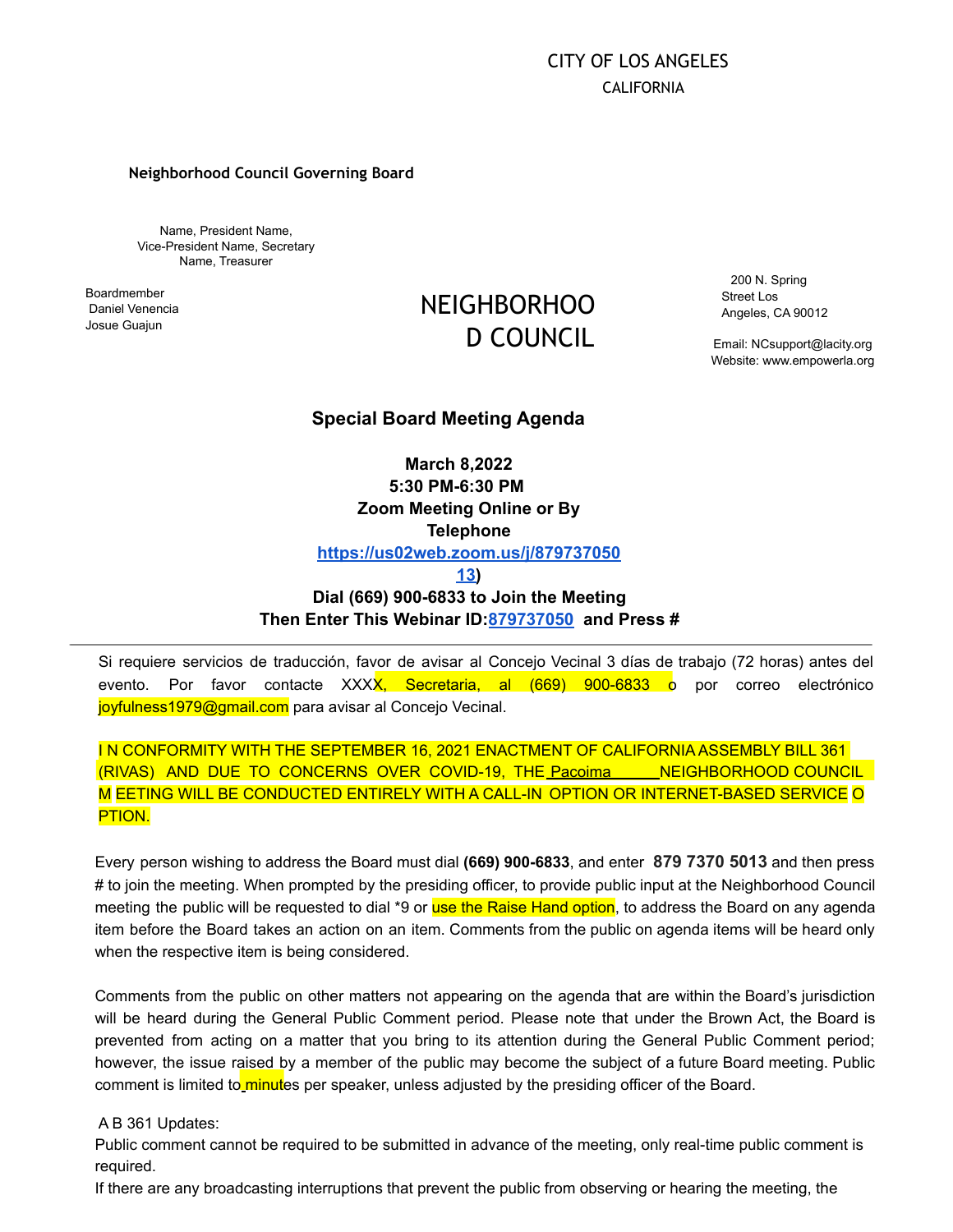the meeting must be recessed or adjourned.

If members of the public are unable to provide public comment or be heard due to issues within the Neighborhood Council's control, the meeting must be recessed or adjourned.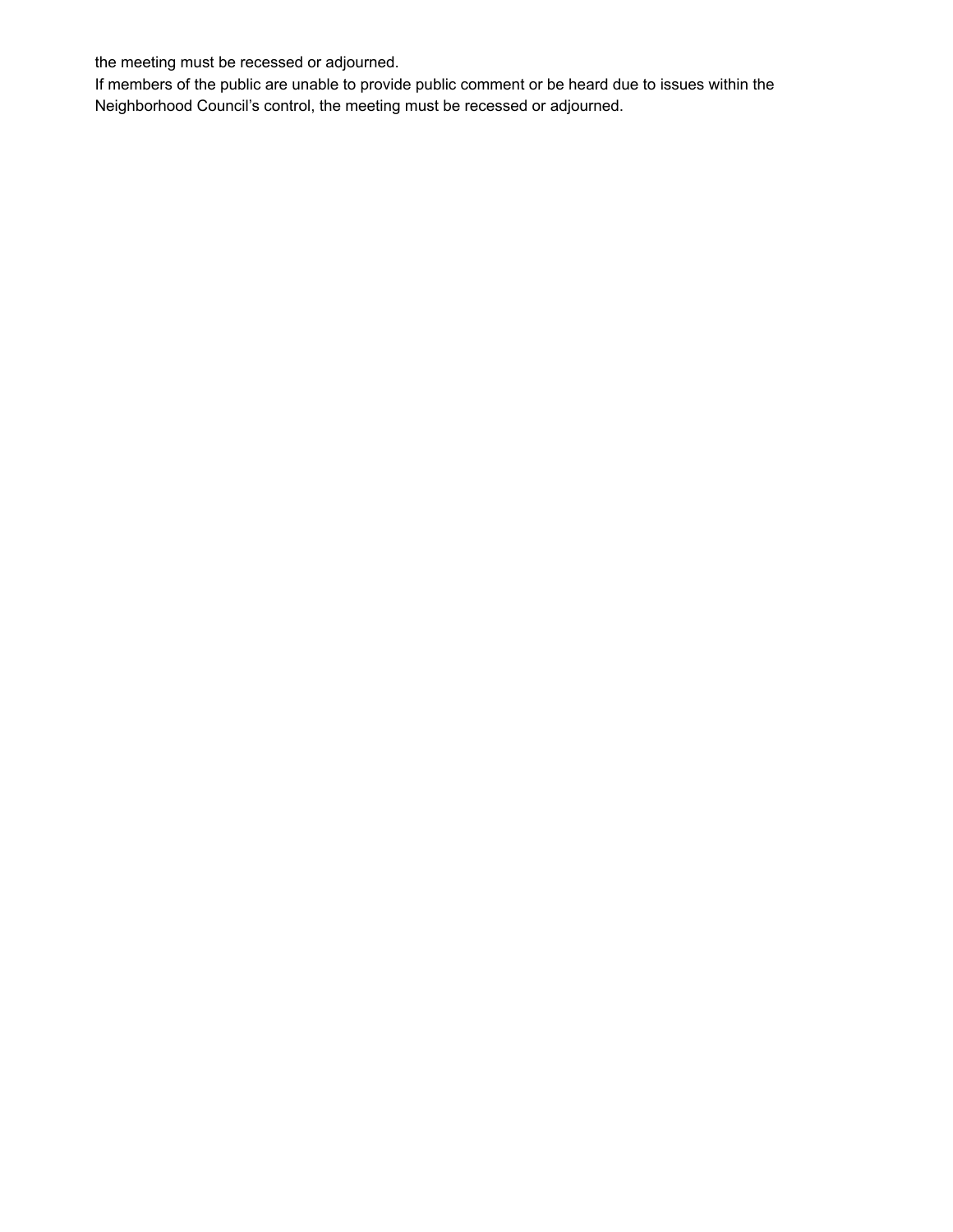Any messaging or virtual background is in the control of the individual board member in their personal capacity and does not reflect any formal position of the Neighborhood Council or the City of Los Angeles.

# **I. CALL TO ORDER AND BOARD ROLL CALL**

II. **GENERAL PUBLIC COMMENT -** Comments from the public on non-agenda items within the Board's subject matter jurisdiction. Each speaker will be allowed  $3$  minute(s).

### **III. NEW BUSINESS**

- a. Discussion and possible motion to approve up to (\$ 1,500) for Broadus Elementary School Mural unveiling event(NPG) for **the Grea818ers non Profits organization**
- b. Discussion and possible collaboration with Theater West's little red riding hood that will be coming to Pacoima in the near future."

## **ADJOURNMENT**